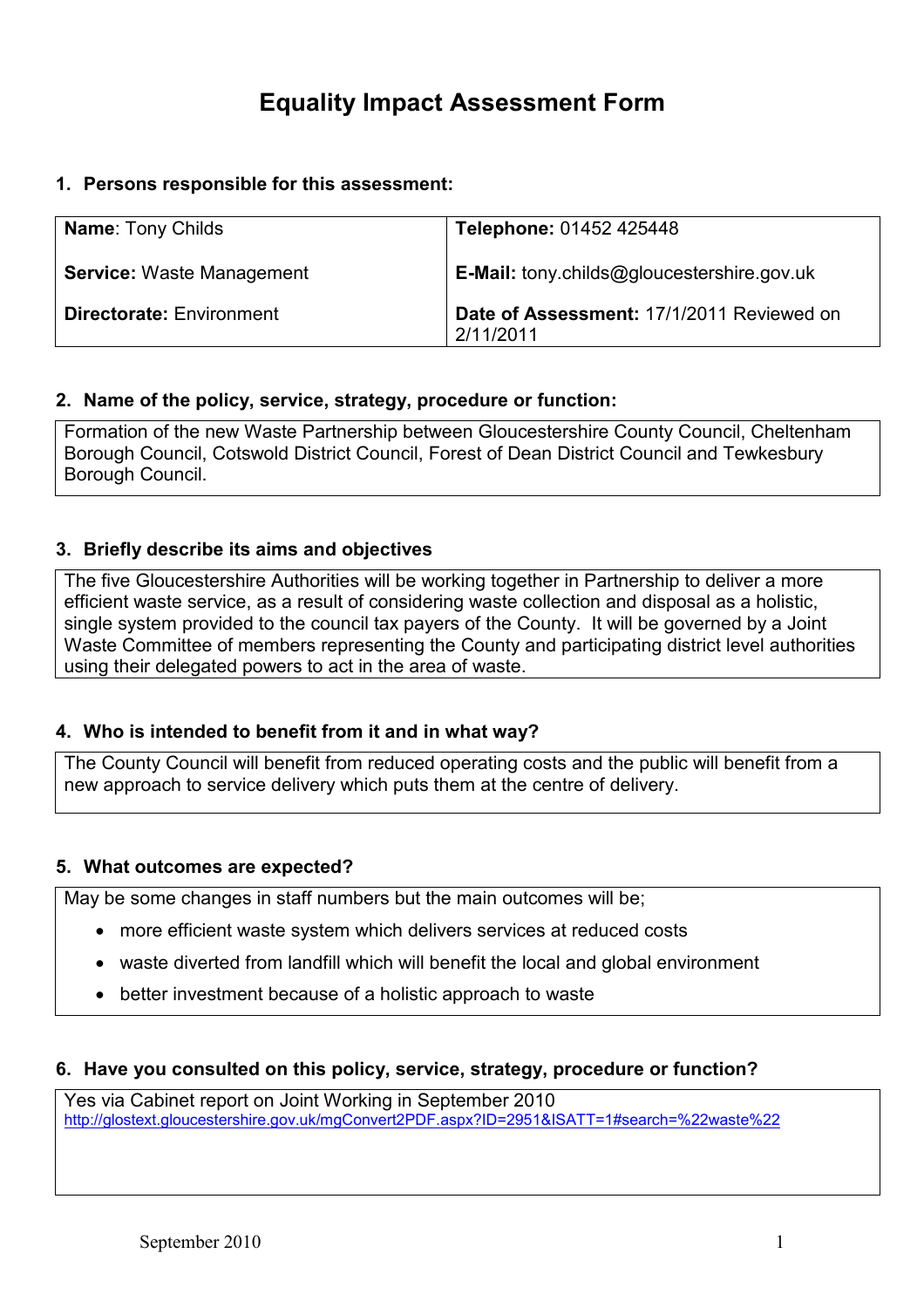## 7. What evidence has been used for this assessment: eg Research, previous consultations, MAIDEN?

Staff and members knowledge of service delivery and policy.

# 8. Could a particular group be affected differently in either a negative or positive way?

## Please evidence that you have used the Consultation toolkit and planning template http://staffnet/index.cfm?articleid=5203

|                                                                                                             | <b>Negative</b>                                                                                                                                                                                                                                              | <b>Positive</b> | <b>Neutral</b> | <b>Evidence</b>                                                                                                                                                                                                                                                                                                                                  |
|-------------------------------------------------------------------------------------------------------------|--------------------------------------------------------------------------------------------------------------------------------------------------------------------------------------------------------------------------------------------------------------|-----------------|----------------|--------------------------------------------------------------------------------------------------------------------------------------------------------------------------------------------------------------------------------------------------------------------------------------------------------------------------------------------------|
| Age                                                                                                         |                                                                                                                                                                                                                                                              |                 | X              |                                                                                                                                                                                                                                                                                                                                                  |
| <b>Disability</b>                                                                                           |                                                                                                                                                                                                                                                              |                 | X              |                                                                                                                                                                                                                                                                                                                                                  |
| Gender                                                                                                      |                                                                                                                                                                                                                                                              |                 | X              |                                                                                                                                                                                                                                                                                                                                                  |
| <b>Race including</b><br><b>Gypsy &amp; Traveller</b>                                                       |                                                                                                                                                                                                                                                              |                 | X              |                                                                                                                                                                                                                                                                                                                                                  |
| <b>Religion or Belief</b>                                                                                   |                                                                                                                                                                                                                                                              |                 | X              |                                                                                                                                                                                                                                                                                                                                                  |
| <b>Sexual Orientation</b>                                                                                   |                                                                                                                                                                                                                                                              |                 | X              |                                                                                                                                                                                                                                                                                                                                                  |
| <b>Transgender</b>                                                                                          |                                                                                                                                                                                                                                                              |                 | X              |                                                                                                                                                                                                                                                                                                                                                  |
| Other groups: eg<br>Rural Isolation,<br>Long term<br>unemployed,<br>Deprivation<br><b>Health Inequality</b> |                                                                                                                                                                                                                                                              |                 | X              |                                                                                                                                                                                                                                                                                                                                                  |
| <b>Community</b><br><b>Cohesion</b><br><b>Community</b>                                                     | Describe how the proposed<br>activity, policy, strategy,<br>service, procedure or function<br>will contribute to Community<br>Cohesion.<br>You will need to consider;<br>Is there equality between<br>those who will and won't<br>benefit from the proposal? |                 |                | This model of service delivery will contribute<br>cohesion<br>community<br>by<br>promoting<br>to<br>community action on waste and recycling.<br>Demonstrating that communities can impact<br>on waste volumes and quality will empower<br>the community and bring members of the<br>community together to work on positive<br>action for change. |